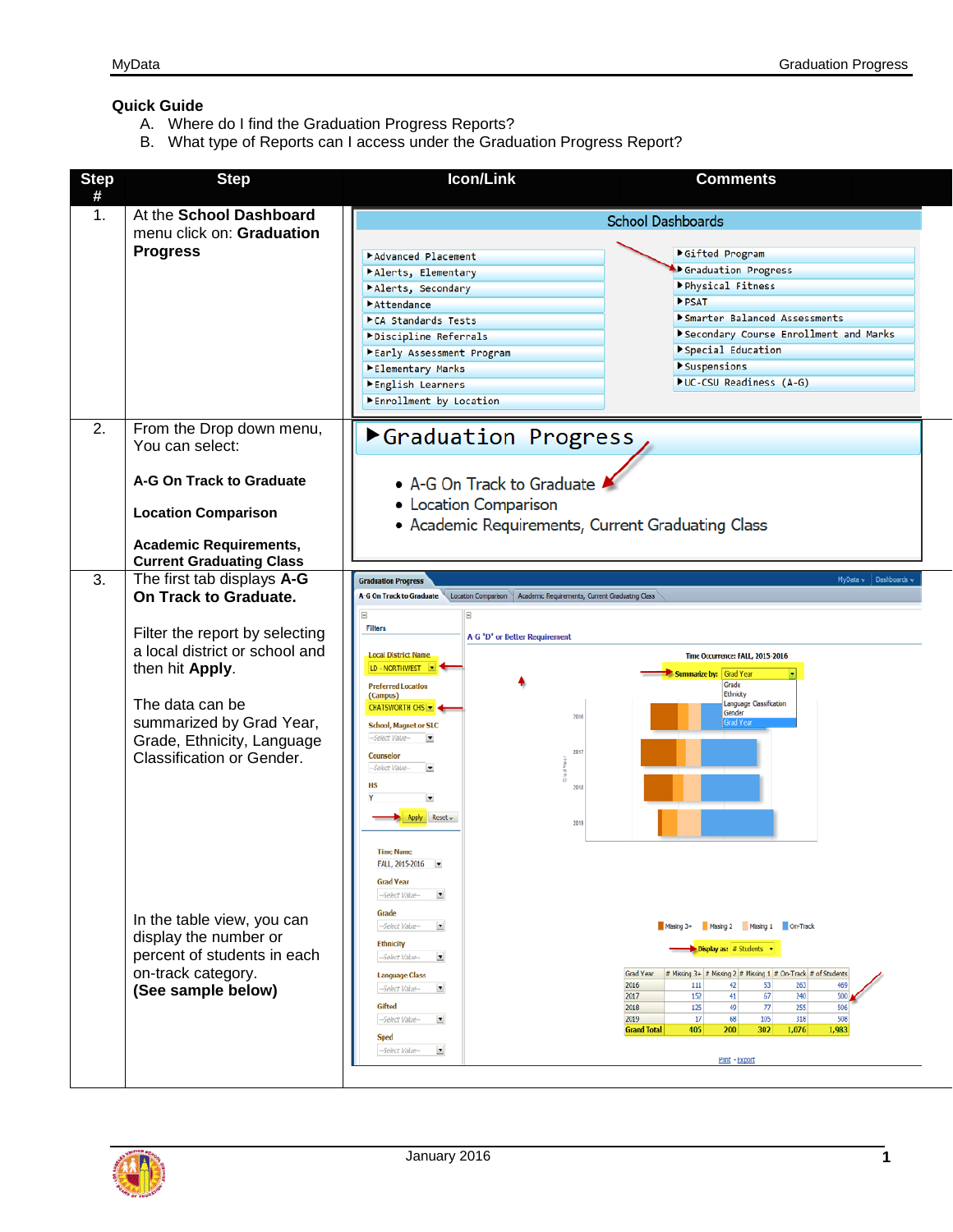| <b>Step</b><br># | <b>Step</b>                                                                                                                                                                                                                                                               |                                                                                                                                                                                                                                    | <b>Icon/Link</b>                                                                                                                                                                                                                                                                                                                                                                                                                                     |                                  |                                                   |            |  |                            |   |                                |      |                                   | <b>Comments</b>                                                                                                                                     |                 |                      |                      |                     |                      |                      |                     |                            |
|------------------|---------------------------------------------------------------------------------------------------------------------------------------------------------------------------------------------------------------------------------------------------------------------------|------------------------------------------------------------------------------------------------------------------------------------------------------------------------------------------------------------------------------------|------------------------------------------------------------------------------------------------------------------------------------------------------------------------------------------------------------------------------------------------------------------------------------------------------------------------------------------------------------------------------------------------------------------------------------------------------|----------------------------------|---------------------------------------------------|------------|--|----------------------------|---|--------------------------------|------|-----------------------------------|-----------------------------------------------------------------------------------------------------------------------------------------------------|-----------------|----------------------|----------------------|---------------------|----------------------|----------------------|---------------------|----------------------------|
| 4.               | On the second filter pane<br>you can select Time Name,<br>Grad Year, Grade,<br><b>Ethnicity, Language</b><br><b>Classification, Gifted,</b><br>SpEd, Poverty Indicator,<br><b>Foster Youth or Gender.</b><br>Don't forget to click on the 2 <sup>nd</sup> "APPLY" button. |                                                                                                                                                                                                                                    | <b>Time Name</b><br>FALL, 2015-2016<br>▾<br>Grade<br>ELEVENTH GRADE; T<br><b>Ethnicity</b><br>$\blacksquare$<br><b>ASIAN; HISPANIC</b><br><b>Language Class</b><br>$\blacktriangledown$<br><b>ENGLISH ONLY</b><br>Gifted<br>Y<br>$\overline{\phantom{a}}$<br><b>Sped</b><br>▼<br>--Select Value--<br><b>Poverty</b><br>▼<br>--Select Value--<br><b>Foster Youth</b><br>$\blacktriangledown$<br>Y<br>Gender<br>$\blacktriangledown$<br>Select Value-- |                                  |                                                   |            |  |                            |   |                                |      |                                   |                                                                                                                                                     |                 |                      |                      |                     |                      |                      |                     |                            |
|                  |                                                                                                                                                                                                                                                                           |                                                                                                                                                                                                                                    |                                                                                                                                                                                                                                                                                                                                                                                                                                                      | <b>Apply</b>                     | Reset                                             |            |  |                            |   |                                |      |                                   |                                                                                                                                                     |                 |                      |                      |                     |                      |                      |                     |                            |
| 5.               | The student-level detail<br>report displays the Student's<br>demographic information,<br>their overall A-G on-track<br>status and the # of                                                                                                                                | MyData v   Dashboards v   Signed In As<br><b>Graduation Progress</b><br>A - G "D" or Better Requirement Detail Report<br>Display Student Name as: Std Name (Last, Frst) -<br>A-G Grad Year Benchmark (D or Better)<br>Demographics |                                                                                                                                                                                                                                                                                                                                                                                                                                                      |                                  |                                                   |            |  |                            |   |                                |      |                                   |                                                                                                                                                     |                 |                      |                      |                     |                      |                      |                     |                            |
|                  | semesters needed in each<br>subject area to reach                                                                                                                                                                                                                         | School<br>Cost                                                                                                                                                                                                                     | School<br>Name                                                                                                                                                                                                                                                                                                                                                                                                                                       | Std Name (Last, First)           | Std ID                                            |            |  | Grd Gndr Eth Lang<br>Class |   | Sp Ed Gift Pov Foster Homeless | Year |                                   | # Semester<br>Grad A - G Courses A Sem B Sem C Sem D Sem E Sem F Sem G Sem<br>Status Off-Track, Al Needed Needed Needed Needed Needed Needed Needed |                 |                      |                      |                     |                      |                      |                     | Other A<br>G Sem<br>Needed |
|                  | benchmarks.                                                                                                                                                                                                                                                               | Center                                                                                                                                                                                                                             |                                                                                                                                                                                                                                                                                                                                                                                                                                                      | <b><i>BIRTHAIR, BRYME-K.</i></b> | <b>ELEMENTER 12 M WH EO</b>                       |            |  |                            |   | Y                              |      | 2016 ON-                          | $A-G$                                                                                                                                               | $\theta$        | $\theta$             | $\theta$             | $\theta$            | $\mathbf{0}$         | $\theta$             | $\mathbf{0}$        | $\theta$                   |
|                  |                                                                                                                                                                                                                                                                           |                                                                                                                                                                                                                                    | 6.92                                                                                                                                                                                                                                                                                                                                                                                                                                                 | MITHERS, INVINCE.                | <b>MILLIED 12 M HI IFEP</b>                       |            |  |                            |   | YY                             |      | <b>TRACK</b><br>2016 MISSING<br>1 | $\mathbf{1}$                                                                                                                                        | $\mathbf{0}$    | $\mathbf{1}$         | $\sigma$             | $\theta$            | $\theta$             | $\theta$             | $\theta$            | $\theta$                   |
|                  | The report will display 25                                                                                                                                                                                                                                                |                                                                                                                                                                                                                                    |                                                                                                                                                                                                                                                                                                                                                                                                                                                      | MONTHL AMERIC                    | <b>ALARMANIAN 12 F HI RFEP</b>                    |            |  |                            |   | $\gamma$                       |      | 2016 ON-<br>TRACK                 | $\mathbf{0}$                                                                                                                                        | $\ddot{\theta}$ | $\theta$             | $_{\rm 0}$           | $\theta$            | $\ddot{\theta}$      | $\theta$             | $\theta$            | $0$                        |
|                  | rows per page. To view the                                                                                                                                                                                                                                                |                                                                                                                                                                                                                                    | <b>WITHREE</b><br><b>URLERY</b><br>650                                                                                                                                                                                                                                                                                                                                                                                                               | <b>WINFIRM, WITHOUT</b>          | <b>MILITARRATION 12 M WH IFEP</b>                 |            |  |                            |   | YY                             |      | 2016 ON-<br>TRACK                 | $\ddot{0}$                                                                                                                                          | $\bf{0}$        | $\theta$             | $\mathbf{0}$         | $\theta$            | $\theta$             | $\overline{0}$       | $0$                 | $\cdot$ 0                  |
|                  | entire list click on the double<br>arrow at the bottom of the                                                                                                                                                                                                             |                                                                                                                                                                                                                                    | <b>MESSED</b><br>MARTIN<br>(6)(6)                                                                                                                                                                                                                                                                                                                                                                                                                    | ALMAR, PEANTS                    | <b>MARITIME 12 F HI RFEP</b>                      |            |  |                            | Y | $\Upsilon$                     |      | 2016 ON-<br>TRACK                 | $0$                                                                                                                                                 | $\mathbf 0$     | $\mathbf{0}$         | $\circ$              | $\theta$            | $\ddot{\phantom{0}}$ | $\ddot{\mathbf{0}}$  | $\theta$            | $\mathbf{0}$               |
|                  | report.                                                                                                                                                                                                                                                                   |                                                                                                                                                                                                                                    | <b>MITURE</b><br><b>HALLIS</b>                                                                                                                                                                                                                                                                                                                                                                                                                       | AFRICAL ENGINEERS                | <b>MARKET MARKET DEPARTMENT OF A VALUE OF PEP</b> |            |  |                            |   | $Y$ $Y$                        |      | 2016 MISSING                      | $\overline{2}$                                                                                                                                      | $1\,$           | $\mathbf{1}$         | $\mathbf 0$          | $\theta$            | $\theta$             | $\bf{0}$             | $\theta$            | $\bf{0}$                   |
|                  |                                                                                                                                                                                                                                                                           |                                                                                                                                                                                                                                    | 50,003<br><b>WITCHES</b><br><b>VALUE</b>                                                                                                                                                                                                                                                                                                                                                                                                             | MASSAGE LEMOS, MALIN             | SHIMMING 12 M HI RFEP                             |            |  |                            |   | $\gamma$                       |      | $\mathbf{z}$<br>2016 ON-          | $\theta$                                                                                                                                            | $\mathbf 0$     | $0$                  | $\theta$             | $\theta$            | $\theta$             | $\theta$             | $\mathbf{0}$        | $0$                        |
|                  |                                                                                                                                                                                                                                                                           |                                                                                                                                                                                                                                    | 406<br><b>WITGRE</b><br><b>THURS</b>                                                                                                                                                                                                                                                                                                                                                                                                                 | MARINE, MAYORD &                 | <b>MALE 12 F AA EO</b>                            |            |  |                            |   | $\gamma$                       |      | TRACK<br>2016 MISSING             | $\mathbf{1}$                                                                                                                                        | $\theta$        | $\theta$             | $\mathbf 0$          | $\theta$            | $\mathbf{1}$         | $\circ$              | $\bf 0$             | $\mathbf 0$                |
|                  | Note: To return to the                                                                                                                                                                                                                                                    |                                                                                                                                                                                                                                    | 6.93<br>WITCHES                                                                                                                                                                                                                                                                                                                                                                                                                                      | AMIDLINER.                       |                                                   |            |  |                            |   |                                |      | 1                                 |                                                                                                                                                     |                 |                      |                      |                     |                      |                      |                     |                            |
|                  | previous screen hit the<br>Return link at the bottom of                                                                                                                                                                                                                   |                                                                                                                                                                                                                                    | <b>HALLY</b><br>650<br><b>MITSING</b>                                                                                                                                                                                                                                                                                                                                                                                                                |                                  | 12 F HI RFEP                                      |            |  |                            |   | Y.                             | 2016 | ON-<br>TRACK                      | $\theta$                                                                                                                                            | $\theta$        | 0                    | $\ddot{\phantom{0}}$ | $\theta$            | $\ddot{0}$           | $\ddot{\phantom{0}}$ | $\theta$            | $\theta$                   |
|                  | the report. You can also                                                                                                                                                                                                                                                  |                                                                                                                                                                                                                                    | <b>HALER</b><br>4141<br><b>MITLING</b>                                                                                                                                                                                                                                                                                                                                                                                                               | AUMEL URSUITE                    | <b>BARBINING 12 F HI IFEP</b>                     |            |  |                            |   | YY                             | 2016 | ON-<br>TRACK                      | $\theta$                                                                                                                                            | $\theta$        | $\ddot{\phantom{0}}$ | $\mathbf{0}$         | $\ddot{\mathbf{0}}$ | $\ddot{\phantom{0}}$ | $\ddot{\phantom{0}}$ | $\ddot{\mathbf{0}}$ | $\ddot{\phantom{0}}$       |
|                  | Print or Export the report to<br>Excel and other choices.                                                                                                                                                                                                                 |                                                                                                                                                                                                                                    | VALUE<br>4.41                                                                                                                                                                                                                                                                                                                                                                                                                                        | ANAREL BALIN                     |                                                   | 12 M FI EO |  |                            |   | N                              | 2016 | $ON -$<br>TRACK                   | $\theta$                                                                                                                                            | $\theta$        | $\theta$             | $\theta$             |                     | $\theta$             | $\theta$             | $\theta$            |                            |
|                  |                                                                                                                                                                                                                                                                           |                                                                                                                                                                                                                                    | <b>WFFLFEF</b><br><b>VALUE</b><br>45,663<br><b>WITCHES</b>                                                                                                                                                                                                                                                                                                                                                                                           | MOVING, ROBERT                   | <b>ALLINING 12 F HI RFEP</b>                      |            |  |                            |   | N                              | 2016 | $ON -$<br><b>TRACK</b>            | $\ddot{\mathbf{0}}$                                                                                                                                 | $\theta$        | $\ddot{\phantom{0}}$ | $\mathbf{0}$         | $\theta$            | $\theta$             | $\bf 0$              | $\ddot{\mathbf{0}}$ | $\ddot{\mathbf{0}}$        |
|                  | Return - Print - Export - Create Bookmark Link                                                                                                                                                                                                                            | $\overline{\bigcirc}$ $\bigcirc$ $\overline{\bigcirc}$ Rows 1 - 25<br><b>Total Number of students is: 216</b><br>Return - Print - Export - Create Bookmark Link                                                                    |                                                                                                                                                                                                                                                                                                                                                                                                                                                      |                                  |                                                   |            |  |                            |   |                                |      |                                   |                                                                                                                                                     |                 |                      |                      |                     |                      |                      |                     |                            |

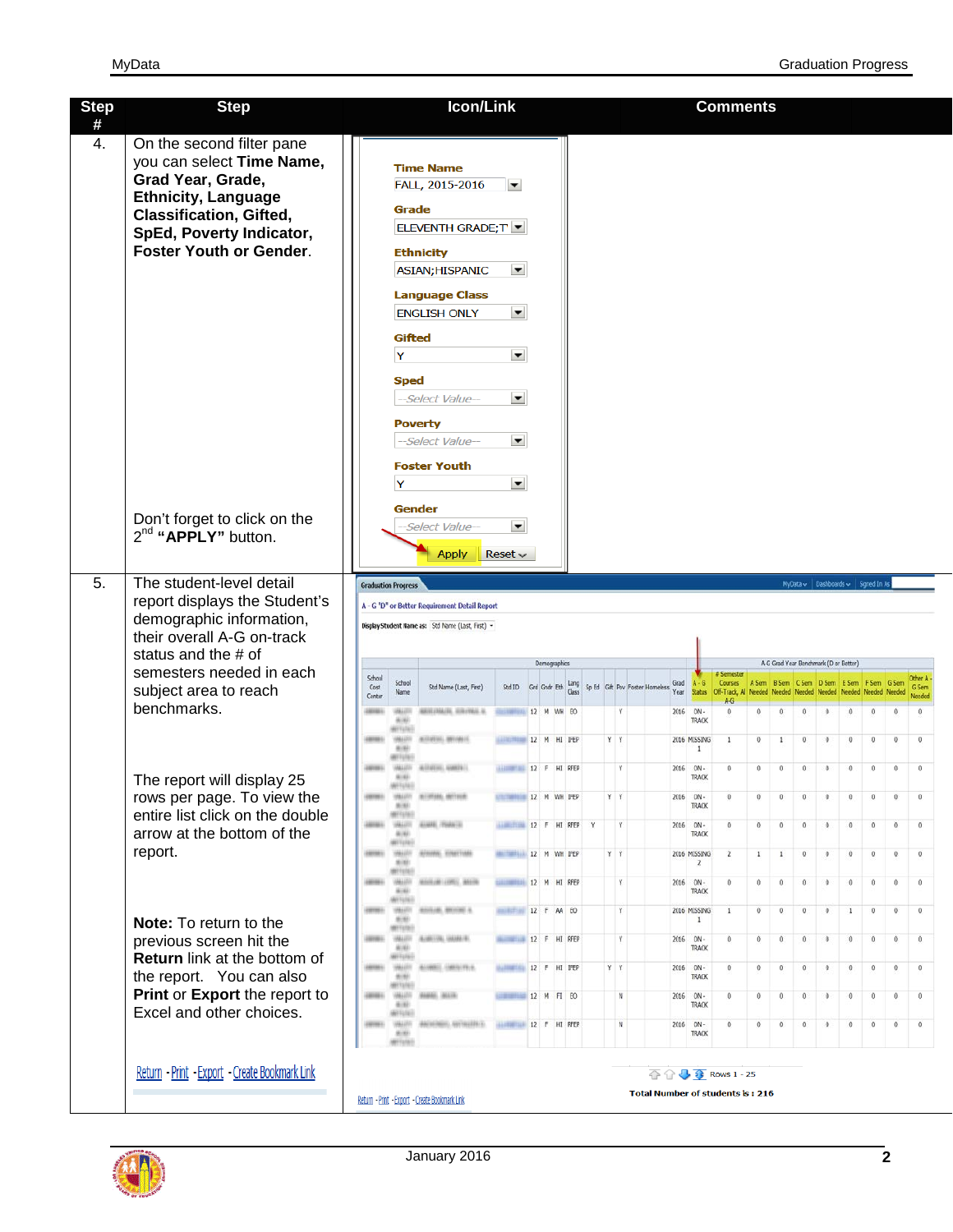| <b>Step</b> | <b>Step</b>                       |                                                      | Icon/Link            | <b>Comments</b>                                                                                                       |                          |                                                             |                          |
|-------------|-----------------------------------|------------------------------------------------------|----------------------|-----------------------------------------------------------------------------------------------------------------------|--------------------------|-------------------------------------------------------------|--------------------------|
| #           |                                   |                                                      |                      |                                                                                                                       |                          |                                                             |                          |
| 6.          | The Location Comparison tab       | <b>Graduation Progress</b>                           |                      | A-G On Track to Graduate   Location Comparison   Academic Requirements, Current Graduating Class                      |                          | MyData v   Dashboards v   Signed In As                      | E(                       |
|             | displays A-G progress across      |                                                      |                      |                                                                                                                       |                          |                                                             |                          |
|             | multiple locations.               | Filters                                              |                      | A-G "D" or Better Requirements By Location                                                                            |                          |                                                             |                          |
|             |                                   | <b>Local District Name</b>                           |                      | Time Occurrence: FALL, 2015-2016                                                                                      |                          |                                                             |                          |
|             |                                   | LD - SOUTH                                           |                      | Summarize by: Preferred Location                                                                                      |                          |                                                             |                          |
|             | You can filter the report by      | <b>Preferred Location</b><br>(Campus)                |                      | <b>Local District</b><br>oisplay as:<br>Network ID                                                                    |                          |                                                             |                          |
|             | local district or schools.        | (Al Column Values) =<br><b>School, Magnet or SLC</b> |                      | School<br>Local District Code Preferred Location                                                                      |                          | Missing 3+ % Missing 2 % Missing 1 % On-Track # of Students |                          |
|             | And you can summarize             | (Al Column Values) =                                 |                      | ANGEL'S GATE CONTINUATION HIGH (8852)<br>AVALON CONTINUATION HIGH (8531)                                              | 97%<br>1%<br>93%<br>2%   | 1%<br>4%                                                    | 73<br>45                 |
|             | results by preferred              | Counselor<br>(All Column Values)                     |                      | BANNING SENIOR HIGH CREATIVE AND INNOVATIVE SCIENCES (7632)<br>BENJAMIN BANNEKER SPECIAL EDUCATION CENTER (1941)      | 36%<br>11%<br>100%       | 17%<br>36%                                                  | 531<br>$\overline{z}$    |
|             | location, school, network         | HS                                                   |                      | CARSON SENIOR HIGH (8575)<br>EDUCATION AND EMPOWERMENT (7657)<br>CARSON SENIOR HIGH<br>- ACADEMY                      | 22%<br>10%<br>13%<br>10% | 15%<br>53%<br>15%<br>62%                                    | 1,515<br>551             |
|             | or local district.                |                                                      |                      | CARSON SENIOR HIGH - ACADEMY OF MEDICAL ARTS (7656                                                                    | 14%<br>7%<br>42%<br>10%  | 12%<br>67%<br>13%<br>35%                                    | 485<br>\$62              |
|             |                                   | Apply Reset -                                        |                      | DIEGO RIVERA LEARNING COMPLEX COMMUNICATION & TECHNOLOGY (7718)<br>DIEGO RIVERA LEARNING COMPLEX GREEN DESIGN (7719)  | 30%<br>12%<br>13%<br>33% | 45%<br>13%<br>18%<br>36%                                    | 536<br>482               |
|             |                                   | <b>Time Name</b>                                     |                      | DIEGO RIVERA LEARNING COMPLEX PERFORMING ARTS (7721)<br>DIEGO RIVERA LEARNING COMPLEX PUBLIC SERVICE COMMUNITY (8867) | 17%<br>10%<br>19%<br>6%  | 13%<br>60%<br>15%<br>60%                                    | 526<br>506               |
|             |                                   | FALL, 2015-2016<br>$\bullet$                         |                      | DOROTHY V JOHNSON COMMUNITY DAY SCHOOL (7761<br>EAGLE TREE CONTINUATION HIGH (8578)                                   | 96%<br>1%<br>98%         | 1%<br>1%<br>2%                                              | 84<br>42                 |
|             |                                   | <b>Grad Year</b><br>-Select Vaire-                   |                      | ERNEST P WILLENBERG SPECIAL<br>GARDENA SENIOR HIGH (8664)                                                             | 100%<br>24%<br>10%       | 17%<br>49%                                                  | $\overline{12}$<br>1,555 |
|             |                                   | Apply Reset ~                                        |                      | GEORGE S PATTON CONTINUATION HIGH (8781)<br>HARBOR TEACHER PREPARATION ACADEMY                                        | 95%<br>4%<br>$1\%$       | 2%<br>2%<br>97%                                             | 56<br>446                |
|             |                                   |                                                      |                      | JOHN C FREMONT SENIOR HIGH (8650)<br>JOHN HOPE CONTINUATION HIGH (8652)                                               | 28%<br>11%<br>67%<br>11% | 18%<br>42%<br>13%<br>9%                                     | 1,947<br>SS              |
|             | The report will also drill to     |                                                      |                      | KING-DREW SENIOR HIGH MEDICINE AND SCIENCE MAGNET (8727)                                                              | 6%<br>5%                 | 13%<br>77%                                                  | 1,556                    |
|             | individual student details.       |                                                      |                      | MERVYN M DYMALLY SENIOR HIGH (766)<br>MONETA CONTINUATION HIGH (8666)                                                 | 25%<br>13%<br>100%       | 17%<br>45%                                                  | 681<br>45                |
|             |                                   |                                                      |                      | NARBONNE SH-HUMANITIES & ARTS (HARTS) ACADEMY OF LOS ANGELES (8838)<br>NATHANIEL NARBONNE SENIOR HIGH (8779)          | 6%<br>17%<br>20%<br>8%   | 16%<br>61%<br>17%<br>54%                                    | 428<br>2,456             |
|             |                                   |                                                      |                      | <b>◆ ◆ ◆ → Rows 1 - 25</b>                                                                                            |                          |                                                             |                          |
|             |                                   |                                                      |                      | <b>Print - Export</b>                                                                                                 |                          |                                                             | Report ID: AGG29AS.2     |
| 7.          | The third tab displays            |                                                      |                      |                                                                                                                       |                          |                                                             |                          |
|             | Progress on all the academic      | <b>Graduation Progress</b>                           |                      |                                                                                                                       |                          | MyData v   Dashboards v   Signed In As                      |                          |
|             | grad requirements for the         | A-G On Track to Graduate   Location Comparison       |                      | <b>Academic Requirements, Current Graduating Class</b>                                                                |                          |                                                             | $E_{\bullet}$            |
|             | current graduating class.         | Ε                                                    |                      |                                                                                                                       |                          |                                                             |                          |
|             |                                   | <b>Filters</b>                                       |                      |                                                                                                                       |                          |                                                             |                          |
|             | You can filter the report by      |                                                      |                      | Academic Requirements, Current Graduating Class <sup>1</sup>                                                          |                          |                                                             |                          |
|             | local district or school.         | <b>Local District Name</b>                           | On-Track Status Only |                                                                                                                       |                          |                                                             |                          |
|             |                                   | (Al Column Values)                                   |                      | Time Occurrence: FALL, 2015-2016                                                                                      |                          |                                                             |                          |
|             | You can summarize the             | <b>Preferred Location</b>                            |                      | GRAD YEAR: 2016                                                                                                       |                          |                                                             |                          |
|             | Graph report by Language          | (Campus)                                             |                      | Summarize by: Language Classification                                                                                 |                          |                                                             |                          |
|             | <b>Classification, Ethnicity,</b> | (Al Column Values) =                                 |                      | anquage Classification<br>Ethnicity                                                                                   |                          |                                                             |                          |
|             | <b>Gender or Grade.</b>           | <b>School, Magnet or SLC</b>                         |                      | Gender                                                                                                                |                          |                                                             |                          |
|             |                                   | (Al Column Values) •                                 |                      | Grade<br>ENGLISH                                                                                                      |                          |                                                             |                          |
|             |                                   | Counselor                                            |                      |                                                                                                                       |                          |                                                             |                          |
|             |                                   | (Al Column Values)                                   |                      | NEALLY<br><b>RUBIT</b>                                                                                                |                          |                                                             |                          |
|             |                                   | HS                                                   |                      | <b>FROFICENC</b>                                                                                                      |                          |                                                             |                          |
|             |                                   |                                                      |                      | 1,8877<br><b>FM2 F2</b><br>PROFICENCY                                                                                 |                          |                                                             |                          |
|             |                                   | Apply Reset v                                        |                      | RECLASSIFIED                                                                                                          |                          |                                                             |                          |
|             |                                   |                                                      |                      | RUBIT<br>PROFICENCY                                                                                                   |                          |                                                             |                          |
|             |                                   | <b>Time Name</b>                                     |                      |                                                                                                                       |                          |                                                             |                          |
|             |                                   | FALL, 2015-2016                                      |                      | <b>ENROYCIVIN</b>                                                                                                     |                          |                                                             |                          |
|             |                                   | Grade                                                |                      |                                                                                                                       |                          |                                                             |                          |
|             |                                   | -Seinet Value-<br>$\overline{\mathbf{z}}$            |                      |                                                                                                                       |                          |                                                             |                          |
|             |                                   | <b>Ethnicity</b>                                     |                      |                                                                                                                       |                          |                                                             |                          |
|             |                                   | -Select Value-<br>×                                  |                      |                                                                                                                       |                          |                                                             |                          |
|             |                                   | Language Class                                       |                      |                                                                                                                       |                          |                                                             |                          |
|             |                                   | -Select Value-<br>$\overline{\mathbf{r}}$            |                      |                                                                                                                       |                          |                                                             |                          |
|             |                                   |                                                      |                      | Not On-Track On-Track                                                                                                 |                          |                                                             |                          |